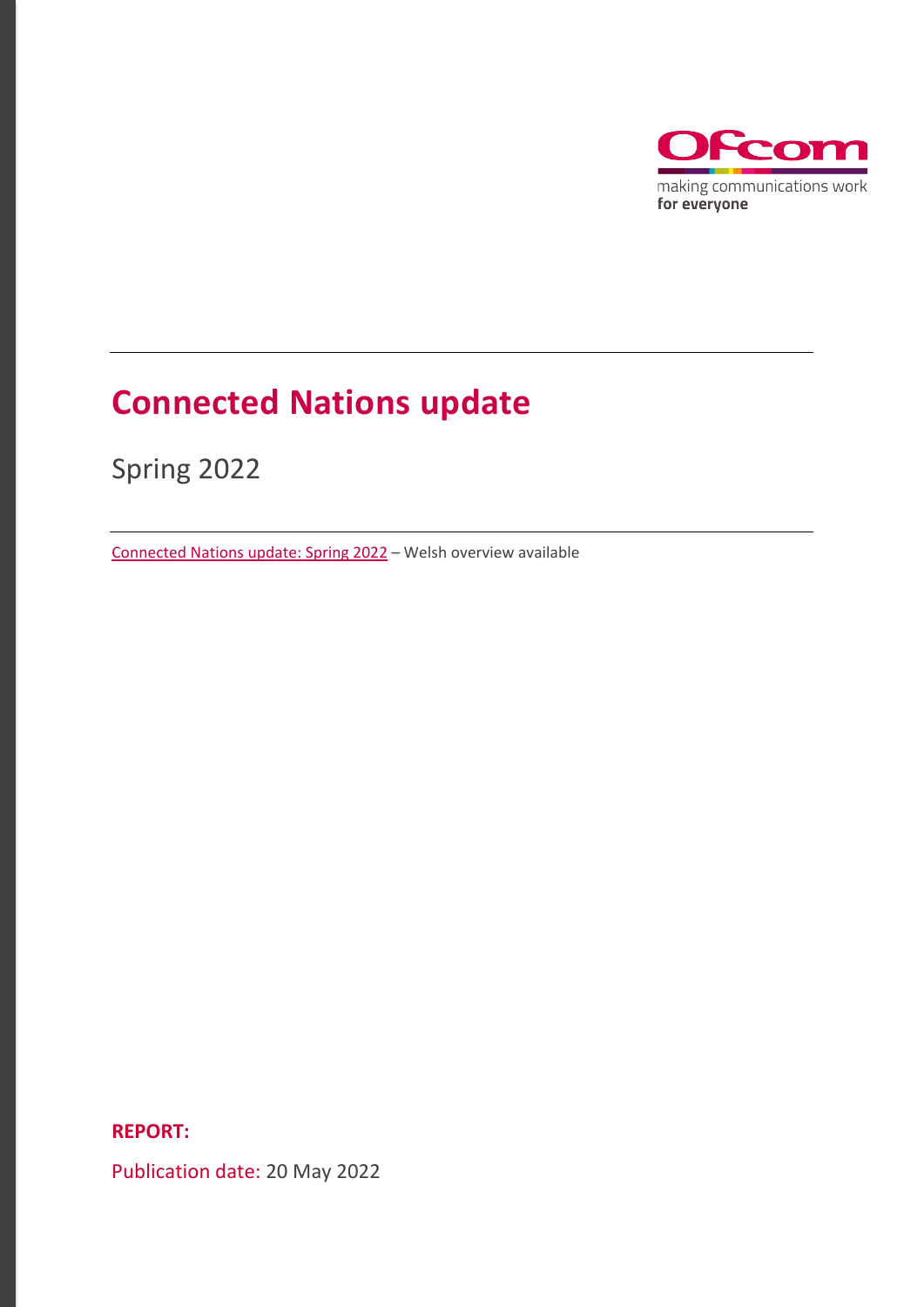# **Contents**

#### **Section**

| 1. Overview   | $\overline{ }$ |
|---------------|----------------|
| 2. Dashboards |                |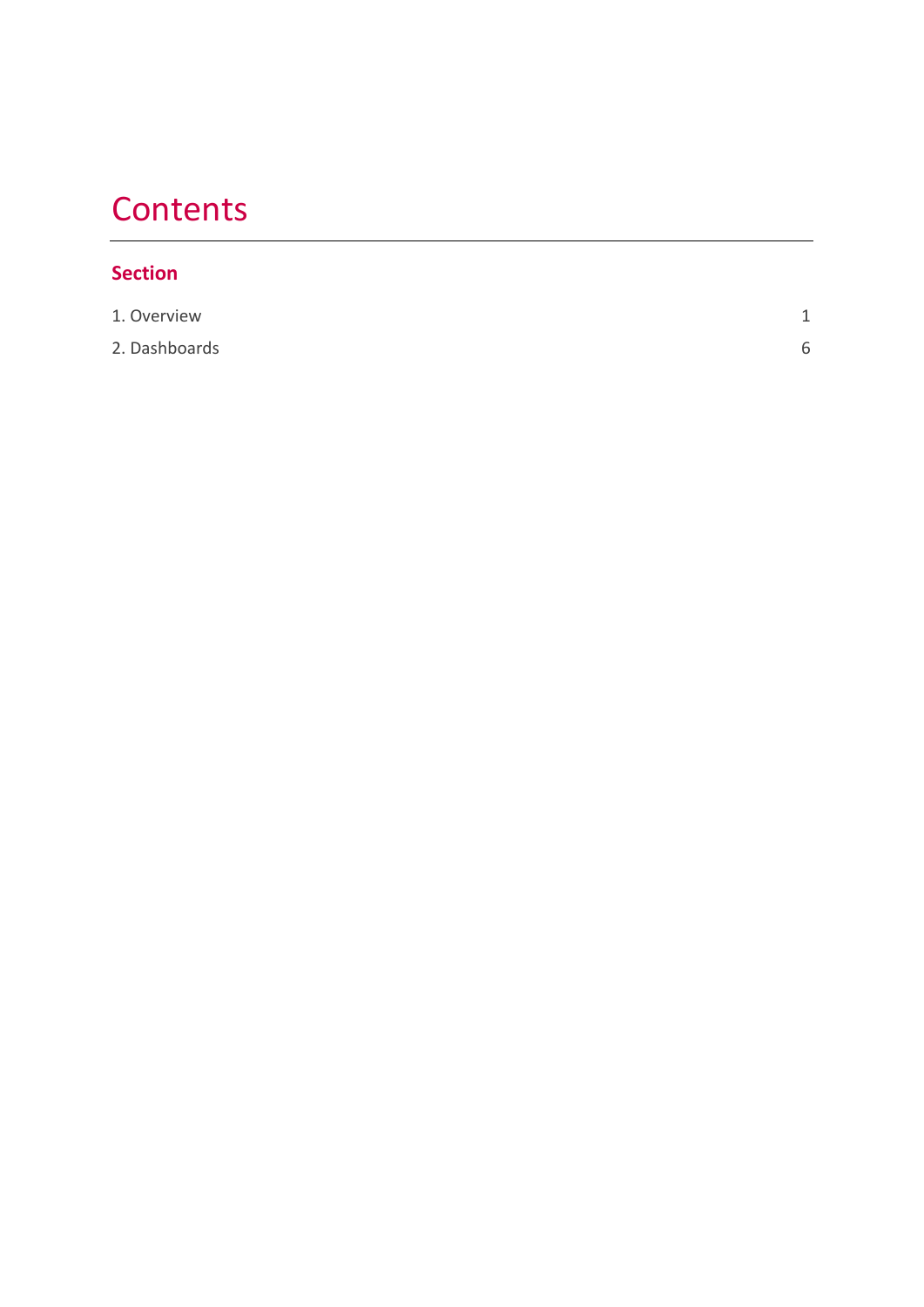# <span id="page-2-0"></span>1. Overview

This is the first interim update to our December 2021 annual Connected Nations report. It is based on mobile coverage and fixed broadband availability across the UK as of January 2022.

#### **Key findings**

**Number of homes able to get gigabit capable broadband is up** to over 19.3 million homes (66% of all UK homes), up from 13.7 million (47%) since our last update. In December 2021, Virgin Media O2 announced that it had made its entire network gigabit capable, which accounts for much of this large increase.<sup>[1](#page-2-1)</sup>

**Full fibre coverage continues to increase at pace,** up to 33% from 28% in the four months between September 2021 and January 2022, an increase of five percentage points, with just under 9.6 million homes now covered.

**Superfast broadband coverage across the UK** remains at 96%, with England, Northern Ireland and Wales all seeing an increase of one percentage point in superfast coverage.

The number of premises unable to get decent broadband, when factoring in fixed wireless and fixed line, has dropped from 123,000 to 99,500 premises since our December report and those unable to achieve decent broadband over a fixed line has dropped from 650,000 to 506,000 over the same period.

**Mobile coverage remains stable** and operators are beginning to roll out coverage to new areas through the **Shared Rural Network** scheme, agreed with the UK Government in 2020. As a result, nationwide coverage is set to increase in the coming years. 5G coverage is developing and we present some early coverage figures in the tables below.

As with previous updates, we have published dashboards and an [interactive report](https://www.ofcom.org.uk/research-and-data/multi-sector-research/infrastructure-research/connected-nations-update-spring-2022/interactive-report) that has both the latest and historical data.

We have also used the data in this report to update our [broadband and mobile coverage checker.](https://www.ofcom.org.uk/phones-telecoms-and-internet/advice-for-consumers/advice/ofcom-checker)

#### **Key findings – Fixed broadband**

Gigabit capable broadband: availability of broadband capable of delivering Gigabit<sup>[2](#page-2-2)</sup> speeds for consumers continues to improve at a rapid pace, with nearly 19.[3](#page-5-0) million UK homes<sup>3</sup> (66%) now able to access these faster services, up from 13.7 million homes (47%) reported in our December 2021 report. This has been driven by a combination of the continued rollout of full-fibre broadband and Virgin Media O2's network upgrade programme.

<span id="page-2-2"></span><sup>2</sup> Gigabit capable networks include full fibre networks as well as any network that is able to offer at least 1Gbit/s download speeds (such as the latest version of Virgin Media O2's cable network technology – DOCSIS 3.1).<br><sup>3</sup> Note that we report on residential properties (homes) for full fibre, and superfast coverage, but report on both

<span id="page-2-1"></span><sup>1</sup> Virgin Media O2, [Virgin Media O2 completes gigabit upgrade in boost for Britain's broadband target,](https://news.virginmediao2.co.uk/virgin-media-o2-completes-gigabit-upgrade-in-boost-for-britains-broadband-target/) 7 December 2021.

residential and commercial properties for 'decent' broadband.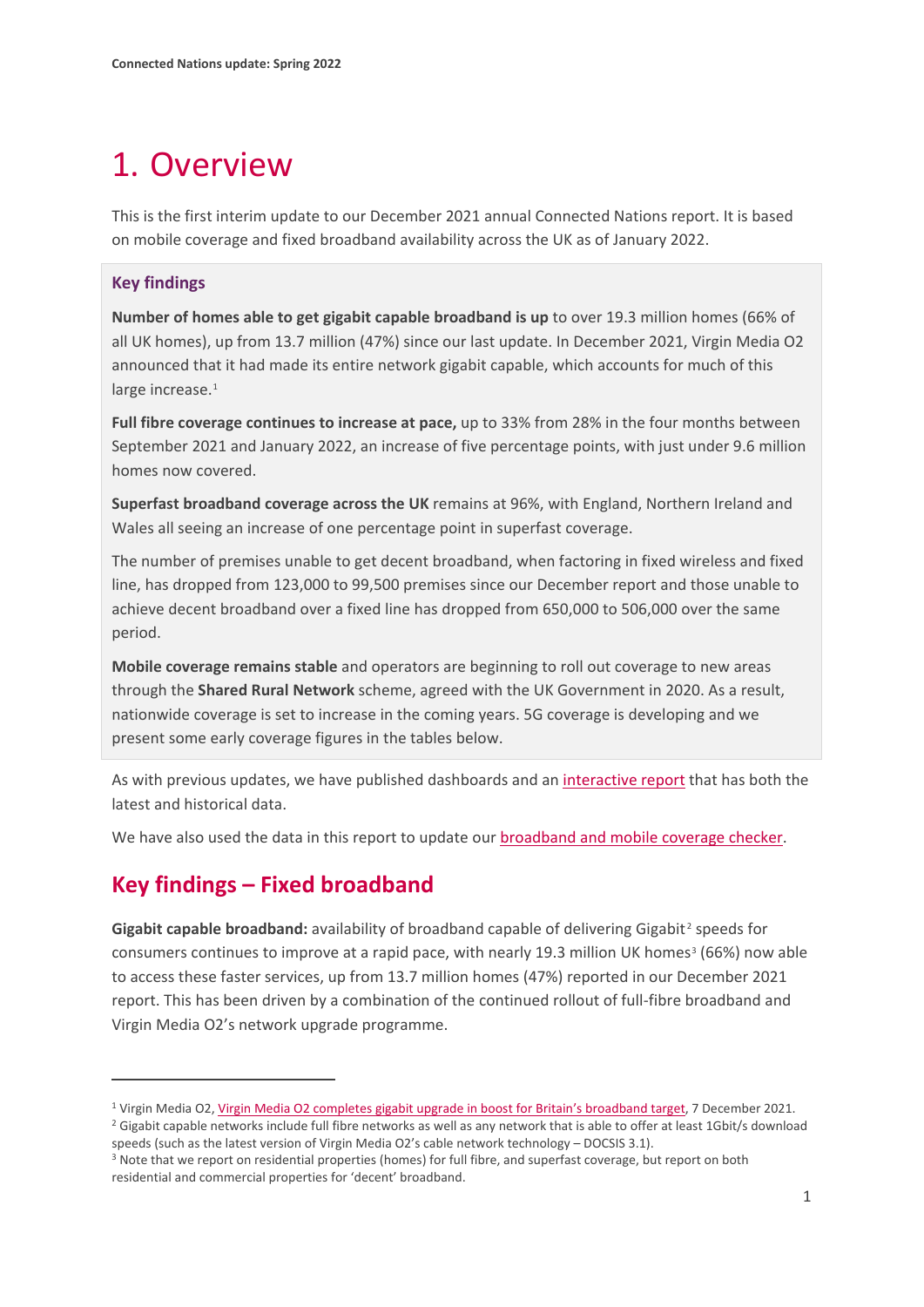**Full fibre deployment:** A third (33%) of homes have access to full fibre services. Full fibre coverage is now at just under 9.6 million, up from 8.2 million (28%) reported in our December 2021 report. This is driven predominantly through deployments by the larger fibre infrastructure operators but supported by a number of smaller providers across the UK serving individual communities and regions.

**Superfast broadband** (download speeds of at least 30 Mbit/s): Superfast broadband rollout across the UK continues to grow although at a reduced pace (coverage remains at 96% of UK homes). This may be due to the increasing difficulty in reaching the final 4% of properties, as well as the increased focus on rolling out new full fibre and other gigabit capable connections across the UK.

**Decent broadband** (at least 10 Mbit/s download and 1 Mbit/s upload speed): the vast majority of UK properties can access decent broadband. The number of properties (both residential and commercial) that cannot receive a decent broadband service from a fixed line stands at around 506,000 (remaining at 2%), having dropped from 650,000 since our December 2021 report.

Broadband services are also available from Fixed Wireless Access (FWA) networks, provided via mobile networks or through Wireless Internet Service Providers (WISPs). If managed well, FWA networks can deliver a decent broadband service, and can be used as an alternative network technology where consumers do not have access to a decent broadband connection on a fixed network. We continue to collect data from WISPs and based on the coverage reported by these providers, we now estimate that 7% of premises can receive a decent broadband service from a WISP (the same as in our December 2021 report). FWA coverage from mobile networks capable of providing decent broadband is available to almost 94% of premises.

Factoring in the coverage estimates provided by FWA providers, we estimate that there remain around 99,500 premises that do not have access to a decent broadband service from a fixed network or an FWA network. This has fallen from our estimate of 123,000 in our December 2021 report.

Of these, 78,600 premises are not expected to be covered by rollout by publicly funded schemes within the next twelve months. These may be eligible for the broadband USO product subject to further checks and confirmation by the Universal Service Providers (BT and KCOM).

The above figures show the availability of broadband services across the UK; we shall report on takeup of broadband services in more detail in our annual Connected Nations report in December 2022.

## **Key findings – Mobile**

We measure mobile coverage in a way that reflects the likely experience of people using their mobile phones [4](#page-3-0) There has not been a significant increase in coverage since our last report, but we expect the Shared Rural Network, agreed between the UK Government and industry in 2020, to drive forward coverage improvements over the coming years.

**4G:** Coverage of 4G mobile networks across the UK has not seen significant changes over the last reporting periods. Around 92% of the UK landmass is predicted to have good 4G coverage from at least one operator, and this area includes nearly all of the premises in the UK. This is expected to rise

<span id="page-3-0"></span><sup>4</sup> Detailed definitions are available in th[e December 2021 report](https://www.ofcom.org.uk/__data/assets/pdf_file/0023/229505/connected-nations-2021-methodology.pdf) methodology.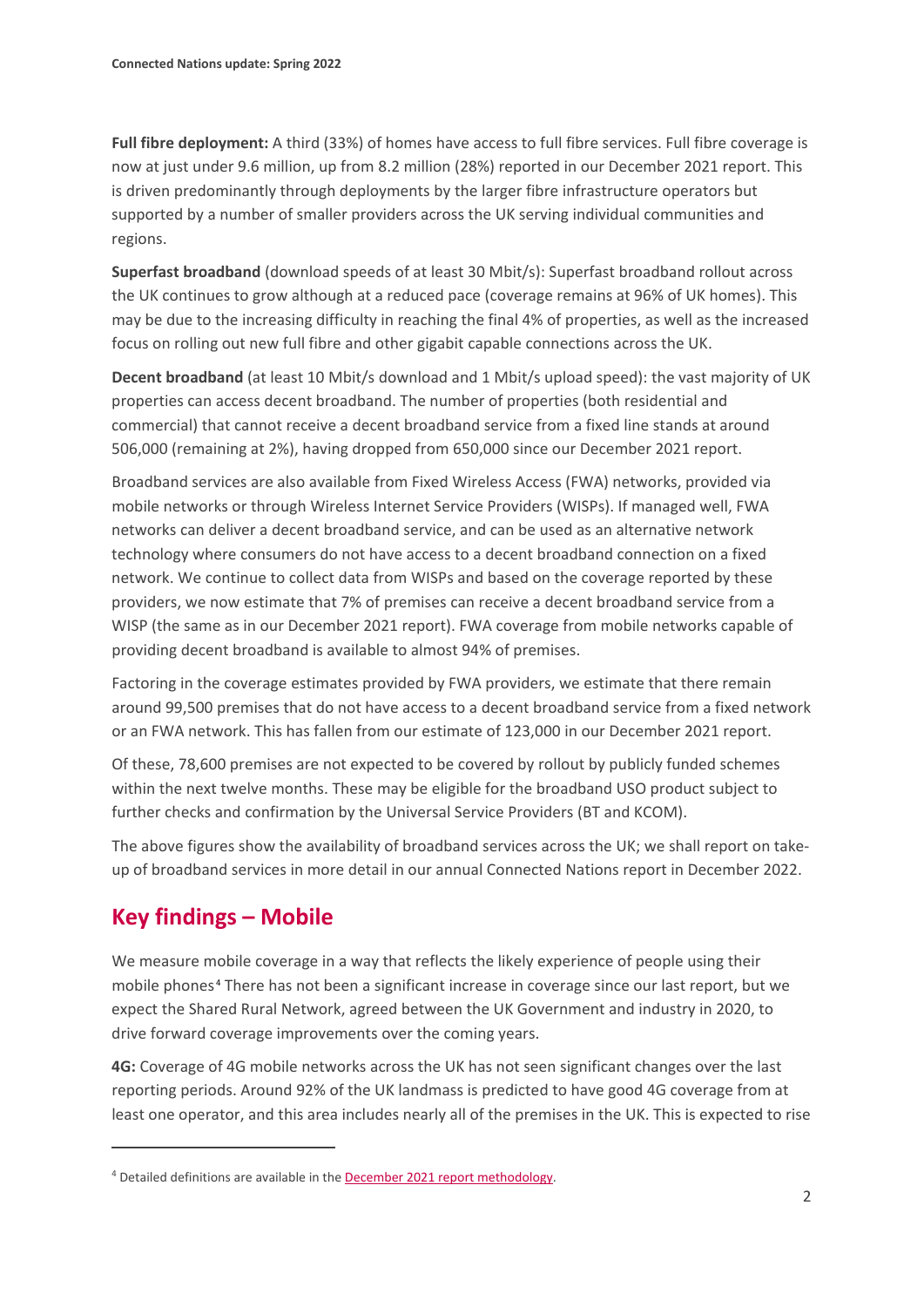to 95% by end of 2025 as a result of the SRN. Coverage for both Scotland and Wales is currently significantly lower. It should be noted that individual MNOs are committed to achieving between 85% and 88% coverage in Wales by 2027[5](#page-4-0) under the government's SRN investment, and between 82% and 85% in Scotland.

**4G not-spots:** The UK has both geographic and road not-spots (that is, areas where good 4G services are not available from any mobile operator). Geographic not-spots have remained the same as in our December 2021 report at 8%. Road coverage remains largely the same with just 4% of all roads estimated to be an in-vehicle not-spot. This varies significantly across individual nations, particularly in Scotland and Wales.

**Calls and text coverage:** As with 4G, predicted coverage remains largely unchanged over the previous reporting periods. 85-92% of the UK landmass is predicted to be covered, depending upon operator, for calls and text services and between 99-c.100% of premises (outdoors) in the UK, again depending upon operator.

**Calls/text not-spots:** Areas where people are unable to make a call or send a text from any operator (not-spots) is similarly unchanged, with around 4% of the UK geography estimated as a not spot, and with around 2% of the UK's roads estimated to be a not spot for calls and texts made or received in vehicle. As with 4G, there are marked variations for individual nations; for example, geographic notspots across Scotland remain higher than the rest of the UK, at around 11%.

**5G**: We reported on 5G coverage from 'All MNOs' and from 'At least one MNO' for the first time in December 2021. We continue to report on the same basis here, with coverage levels ranging from high to very high confidence. Coverage from 'At least one MNO' now ranges from 47% (very high confidence) to 63% (high confidence) of premises outdoors, up from 42% and 57% respectively when we reported in December.

### **Schemes across the UK and Nations supporting broadband networks**

Ofcom as part of its access review has set in place rules to drive investment which is now delivering results. These rules are set over a five-year period.

**UK:** On 22 February 2022, 'Gigabit Broadband in the UK: Government targets and policy'[6](#page-4-1) was published. This re-confirmed the government commitment to reach 85% of UK households with Gigabit capable broadband by 2025 and that by 2030 this figure would reach at least 99%. The government targets for mobile include 95% geographic coverage for 4G and that the majority of population would have access to a 5G signal by 2030.

In February the Government [published its response](https://www.gov.uk/government/consultations/improving-broadband-for-very-hard-to-reach-premises/outcome/improving-broadband-for-very-hard-to-reach-premises-government-response) to the 'Improving Broadband for Very Hard to Reach Premises' consultation. In it they note that while the government is making significant progress in delivering improved connectivity to the country, they know that in some areas the cost of delivering gigabit-capable broadband coverage rises exponentially. Consideration of alternative

<span id="page-4-1"></span><span id="page-4-0"></span><sup>&</sup>lt;sup>5</sup> This has been revised for 2026 since our last update.<br><sup>6</sup> House of Commons Library[, Gigabit Broadband in the UK: Government targets and policy,](https://researchbriefings.files.parliament.uk/documents/CBP-8392/CBP-8392.pdf) 25 February 2022.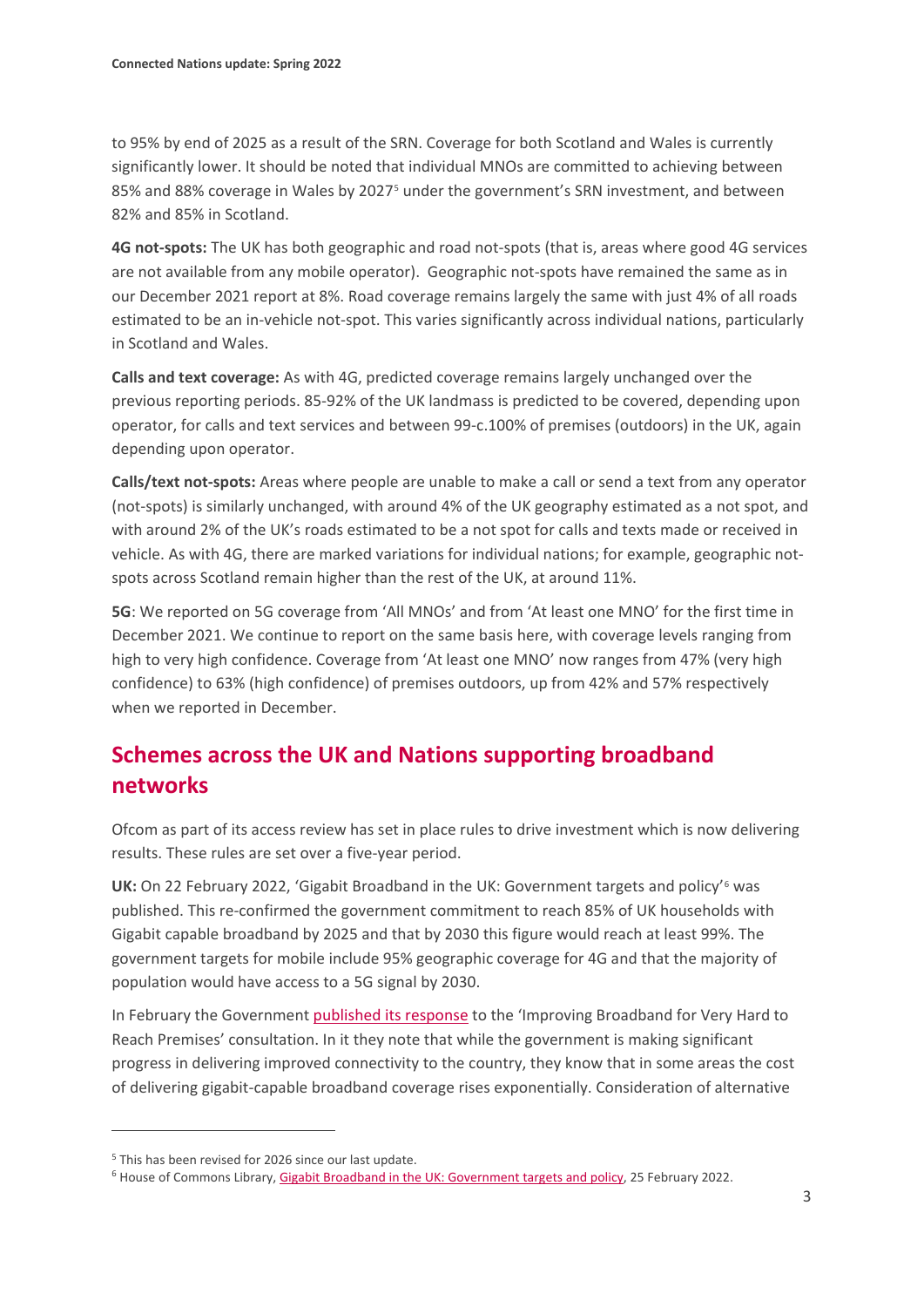options to connect some premises, initially estimated to be less than 100,000 in total, which are deemed 'Very Hard to Reach', is needed. The Government aims to set out policy proposals later in the year.

**Scotland:** The Scottish Government's Reaching 100% (R100) programme contract build is well underway with connections now live in all contract areas across Scotland, including the North Lot. Many homes and businesses due to receive superfast speeds through the R100 programme will now get even faster gigabit-capable broadband instead.[7](#page-5-1) Additional support is provided through the Scottish Broadband Voucher Scheme.<sup>[8](#page-5-2)</sup> In some cases, rural addresses may be eligible to combine Scottish Government funding of up to £5,000 with funding from the UK Government's Gigabit Broadband Voucher Scheme (GBVS) which provides £1,500 for rural homes and £3,500 for rural businesses.

The Scottish Government also continues to support network rollout through the Full Fibre Charter with communications providers. In April 2022, five more providers pledged support to maximise coverage in Scotland. In return, the Scottish Government offers 100% non-domestic rates relief on newly laid fibre until 2034.[9](#page-5-3)

In addition, the Scottish Government's 4G Infill Programme continues with 27 live masts at the time of writing. Alongside the Shared Rural Network, this will help address 4G mobile not-spots across Scotland.<sup>[10](#page-5-4)</sup>

Commercial rollout continues across Scotland. In December 2021, Virgin Media O2 announced that it had upgraded its entire Scottish network of 1.2 million homes to gigabit-capable broadband.<sup>[11](#page-5-5)</sup> Openreach continues to expand its full fibre network in Scotland, announcing eight more Scottish locations as part of a £16.2 million investment.<sup>[12](#page-5-6)</sup> There has also been further alt-net investment, including Lothian Broadband receiving £20m of funding from the Scottish National Investment Bank to help connect more than 70,000 new premises across Scotland over the next four years.<sup>[13](#page-5-0)</sup>

**Wales:** More than 600 hospitals, police stations, libraries and other public buildings in Wales have been connected to full fibre broadband under the UK Government's drive to level up public services and speed up rollout. The Welsh Government has provided a progress update on their £52.5 million Phase 2 Superfast Cymru contract with BT, which confirms that 25,855 premises (up from 24,515 in Q3) have now gained access to fibre to the premises. The Welsh Government's Local Broadband Fund continues to support local authorities and social enterprises to deliver broadband projects locally. The Access Broadband Cymru<sup>[14](#page-5-7)</sup> scheme also provides grants to fund (or part-fund) the installation costs of new broadband connections for homes and businesses in Wales.

<span id="page-5-3"></span>

<span id="page-5-5"></span><span id="page-5-4"></span>

<span id="page-5-2"></span><span id="page-5-1"></span><sup>&</sup>lt;sup>7</sup> Digital Scotland, <u>Ensuring access to superfast broadband</u>, 29 December 2021.<br>
<sup>8</sup> Digital Scotland, <u>Scottish Broadband Voucher Scheme</u>.<br>
<sup>9</sup> Scottish Government, <u>Boosting broadband access</u>, 2 April 2022.<br>
<sup>10</sup> Scott December 2021.

<span id="page-5-6"></span><sup>&</sup>lt;sup>12</sup> Openreach, [New £16m broadband boost for Scotland,](https://www.openreach.com/news/new-16m-broadband-boost-for-scotland/) 25 January 2022.

<span id="page-5-7"></span><span id="page-5-0"></span><sup>&</sup>lt;sup>13</sup> The Scottish National Investment Bank[, Lothian Broadband Group,](https://www.thebank.scot/portfolio/lothian-broadband-group/) 6 January 2022. <sup>14</sup> Welsh Government[, Access Broadband Cymru grant scheme,](https://gov.wales/access-broadband-cymru-grant-scheme) 31 March 2022.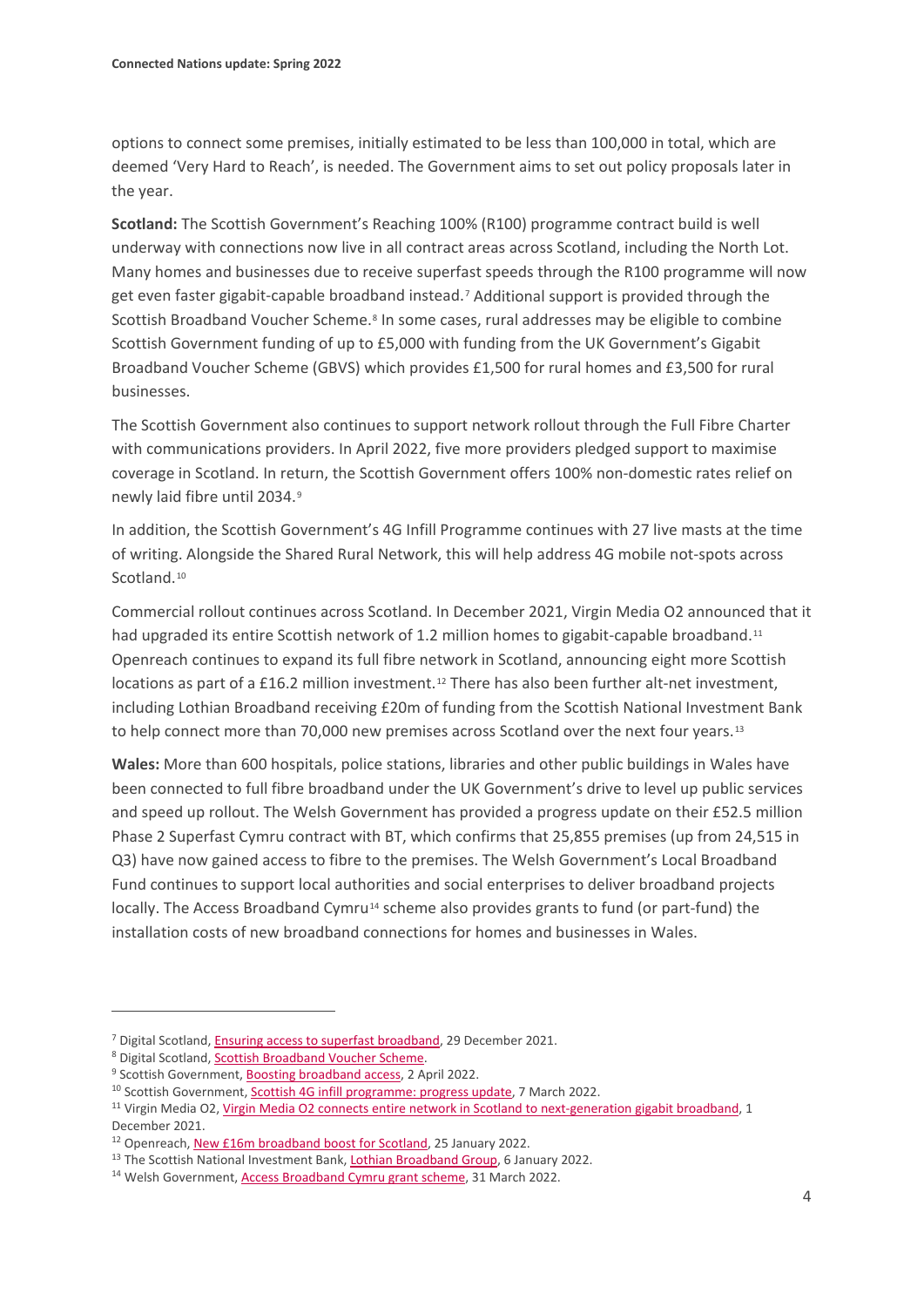**Northern Ireland:** A further 8,500 premises have been added to the Project Stratum broadband intervention scheme in Northern Ireland. The additional premises include 2,500 harder-to-reach properties that were out of scope of the original contract, plus a further 6,000 premises.

The £165 million contract for delivery of Project Stratum was awarded to Fibrus Networks Ltd in November 2020. By the end of 2021, Fibrus had delivered new infrastructure to more than 22,000 premises.

The roll-out of the new full fibre network to reach all 85,000 premises, including the additional 8,500 premises being brought into the scope of project Stratum, will continue across four extended quarters of network build, with Fibrus Networks expected to complete full deployment by March 2025.

### **Data collection and reporting**

We continue to increase the number of operators from whom we collect coverage data to improve the accuracy of the data we publish. We also continue to gather coverage data every four months and usage information once a year.

We are in the process of collecting and analysing planned network build information from communications providers in the UK and we shall be publishing the results of this activity in due course.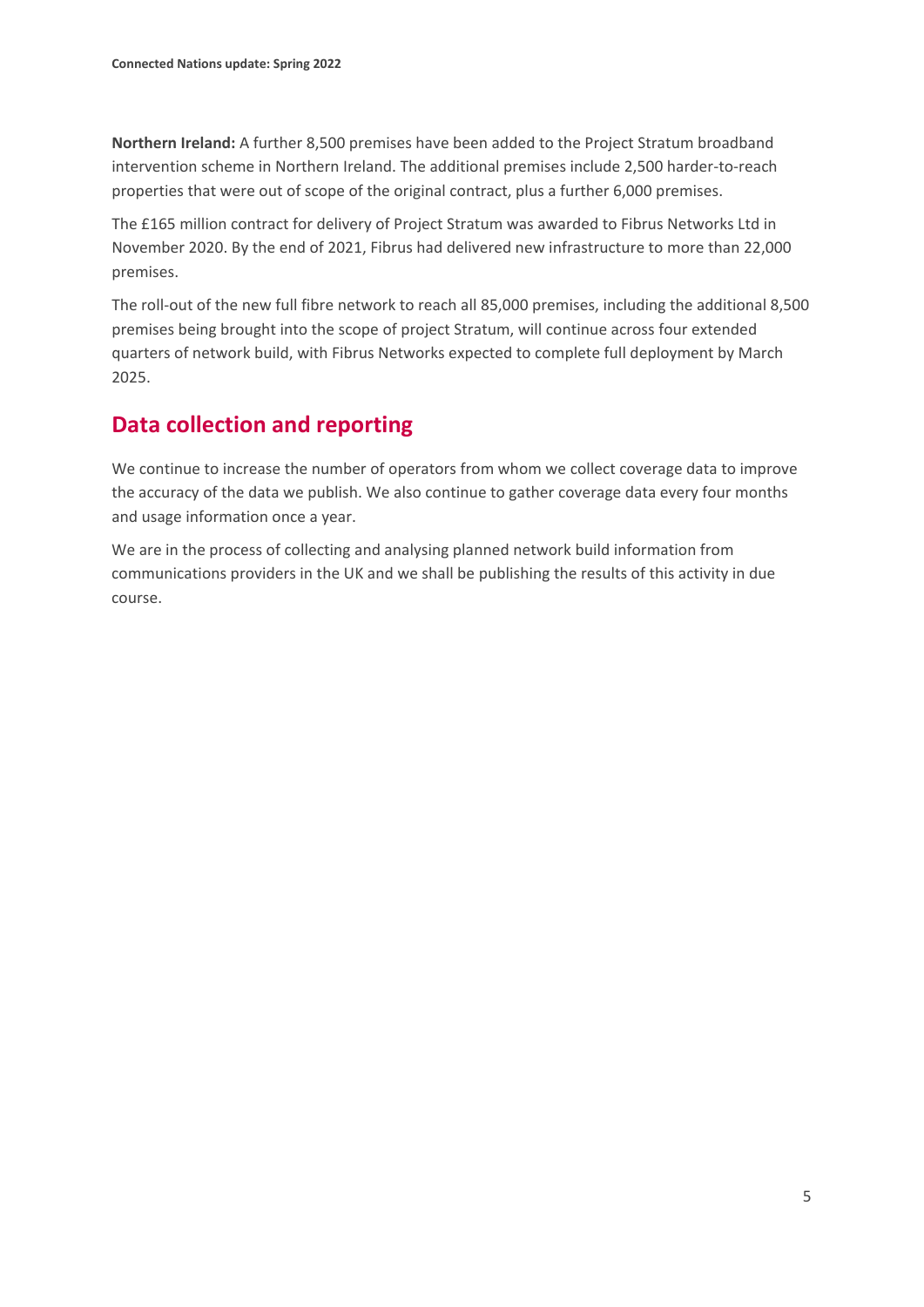# <span id="page-7-0"></span>2. Dashboards

# **Fixed broadband**

| <b>Access to full fibre</b> | <b>May 2021</b> | September 2021 | January 2022 |
|-----------------------------|-----------------|----------------|--------------|
| UK                          | 24%             | 28%            | 33%          |
| England                     | 23%             | 27%            | 31%          |
| Northern Ireland            | 67%             | 71%            | 79%          |
| Scotland                    | 23%             | 27%            | 32%          |
| <b>Wales</b>                | 24%             | 27%            | 32%          |

| <b>Access to Gigabit-capable</b><br><b>services</b> | <b>May 2021</b> | September 2021 | <b>January 2022</b> |
|-----------------------------------------------------|-----------------|----------------|---------------------|
| <b>UK</b>                                           | 40%             | 47%            | 66%                 |
| England                                             | 38%             | 46%            | 67%                 |
| Northern Ireland                                    | 73%             | 76%            | 82%                 |
| Scotland                                            | 47%             | 51%            | 60%                 |
| Wales                                               | 30%             | 36%            | 46%                 |

| <b>Access to superfast services</b> | <b>May 2021</b> | September 2021 | January 2022 |
|-------------------------------------|-----------------|----------------|--------------|
| UK.                                 | 96%             | 96%            | 96%          |
| England                             | 96%             | 96%            | 97%          |
| Northern Ireland                    | 90%             | 91%            | 92%          |
| Scotland                            | 94%             | 94%            | 94%          |
| <b>Wales</b>                        | 94%             | 94%            | 95%          |

| <b>Access to at least 10 Mbit/s</b><br><b>services</b> | <b>May 2021</b> | September 2021 | January 2022 |
|--------------------------------------------------------|-----------------|----------------|--------------|
| <b>UK</b>                                              | 98%             | 98%            | 99%          |
| England                                                | 99%             | 99%            | 99%          |
| Northern Ireland                                       | 95%             | 95%            | 96%          |
| Scotland                                               | 97%             | 97%            | 97%          |
| <b>Wales</b>                                           | 97%             | 97%            | 98%          |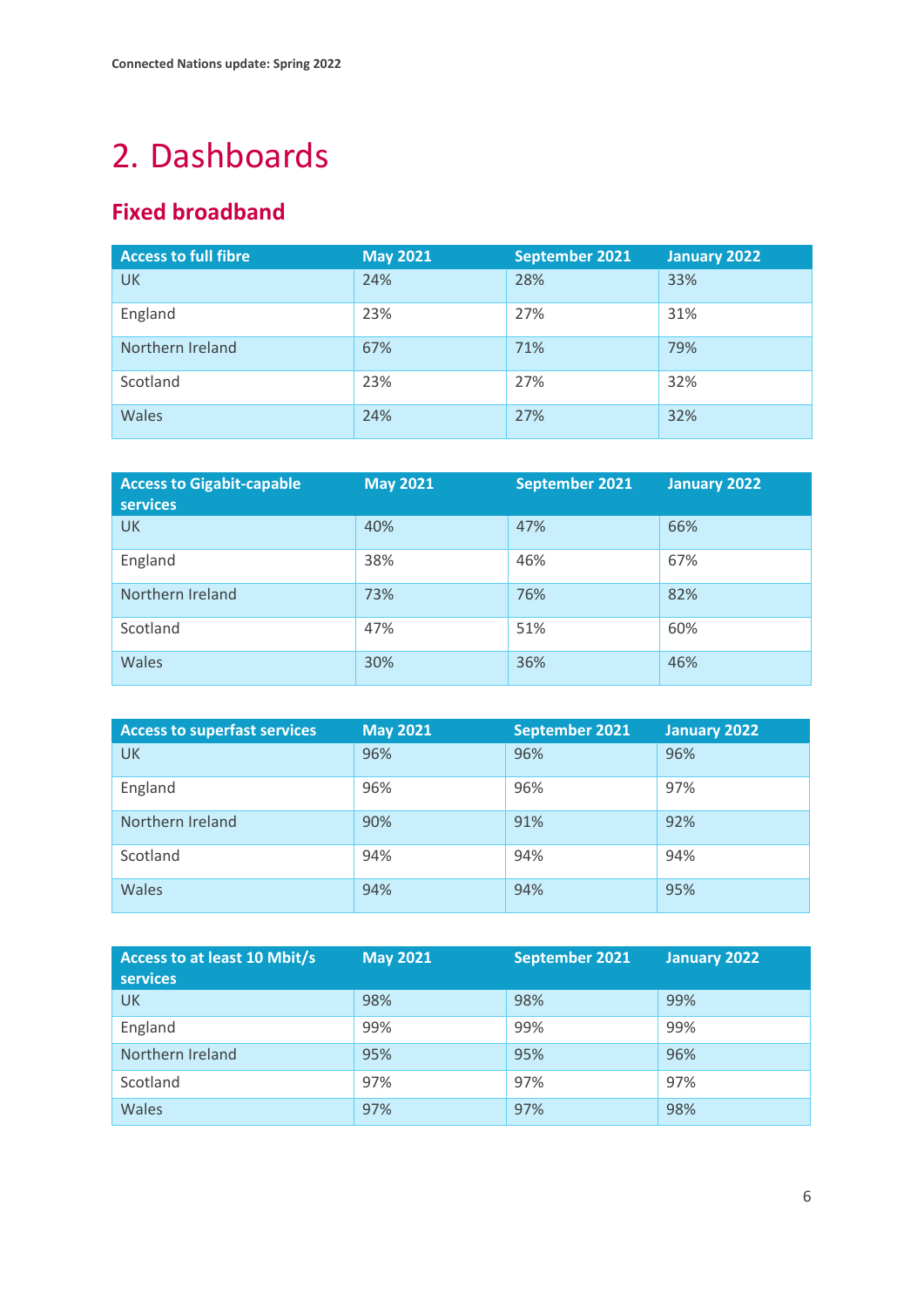### **Fixed Wireless Access**

Since our last report we have continued to collect data for Wireless Internet Service Providers (WISPs) providing a Fixed Wireless Access broadband service. The following shows premises where decent broadband is obtainable via FWA.

| <b>Fixed Wireless</b>                            | <b>May 2021</b> | September 2021 | January 2022 |
|--------------------------------------------------|-----------------|----------------|--------------|
| <b>UK Mobile Network Operators</b><br>(MNO)      | 93%             | 94%            | 94%          |
| UK Wireless Internet Service<br>Providers (WISP) | 6%              | 7%             | 7%           |

### **USO eligibility**

The percentage of homes and businesses unable to access a decent broadband service, that is at least 10 Mbit/s download speed and at least 1 Mbit/s upload speed.

| Unable to receive 10 Mbit/s<br>download and 1 Mbit/s upload<br>services (potentially USO<br>eligible | <b>May 2021</b> | September 2021 | January 2022 |
|------------------------------------------------------------------------------------------------------|-----------------|----------------|--------------|
| UK.                                                                                                  | 0.4%            | 0.4%           | 0.3%         |
| England                                                                                              | 0.3%            | 0.2%           | 0.2%         |
| Northern Ireland                                                                                     | 2%              | 2%             | 2%           |
| Scotland                                                                                             | 1%              | 1%             | 1%           |
| <b>Wales</b>                                                                                         | 1%              | 1%             | 0.8%         |

*Note 1: We consider a property to have "full fibre coverage" only if: 1. fibre is deployed in close proximity to the premises, so only a dedicated fibre connection to the property is necessary to provide full (end to end) fibre connectivity, and 2.the end user would expect to pay only a published pre-agreed connection charge, if one was to be imposed.*

*Note 2: This may exclude broadband services available from some smaller providers.*

*Note 3: Figures for potential USO eligibility are for all (both residential and commercial) properties. Figures for other speeds refer to residential properties only.*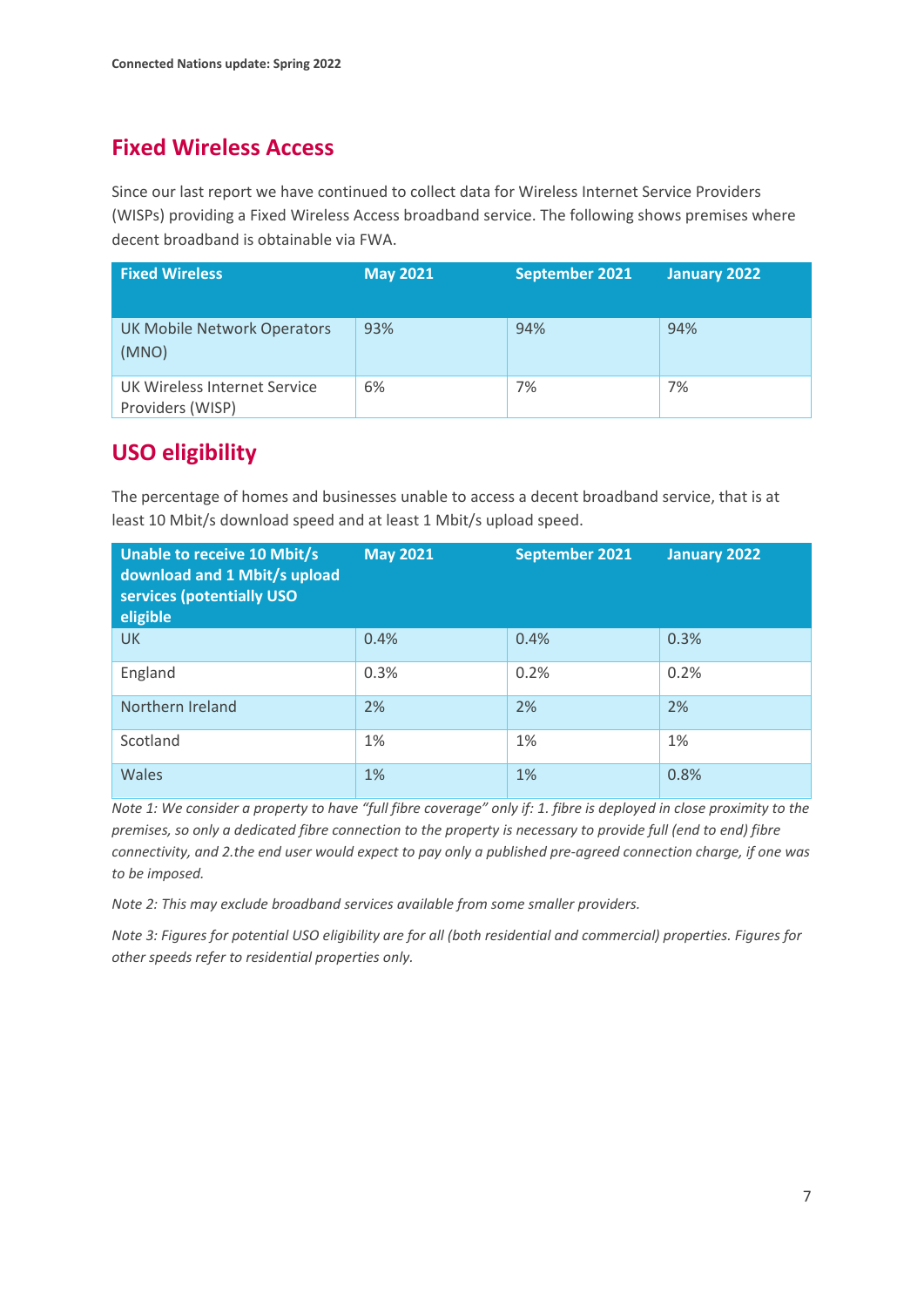# **5G coverage**

| Premises (outdoor) covered by at least one operator | January 2022 |
|-----------------------------------------------------|--------------|
| UK                                                  | 47-62%       |
| England                                             | 49-65%       |
| Northern Ireland                                    | 24-34%       |
| Scotland                                            | 40-54%       |
| Wales                                               | 27-38%       |

| Premises (outdoor) covered by all operators | January 2022 |
|---------------------------------------------|--------------|
| <b>UK</b>                                   | $4 - 12%$    |
| England                                     | 5-13%        |
| Northern Ireland                            | $2 - 6%$     |
| Scotland                                    | $2 - 8%$     |
| Wales                                       | $2 - 5%$     |

*Note 4: Thresholds for 5G Service are -110 dBm where we have high confidence in coverage and –100 dBm where we have very high confidence in coverage.* 

#### **4G coverage**

| Premises (outdoor) – coverage range across | <b>May 2021</b> | <b>September</b> | <b>January</b> |
|--------------------------------------------|-----------------|------------------|----------------|
| <b>MNOs</b>                                |                 | 2021             | 2022           |
| <b>UK</b>                                  | 99%             | 99-c.100%        | 98-c.100%      |
| England                                    | 99-c.100%       | 99-c.100%        | 99-c.100%      |
| Northern Ireland                           | 96-99%          | 97-99%           | 97-99%         |
| Scotland                                   | 97-99%          | 97-99%           | 97-99%         |
| <b>Wales</b>                               | 96-99%          | 96-99%           | 95-99%         |

| Geographic area – coverage range across MNOs | <b>May 2021</b> | September 2021 | January 2022 |
|----------------------------------------------|-----------------|----------------|--------------|
| <b>UK</b>                                    | 79-85%          | 79-86%         | 79-86%       |
| England                                      | 92-93%          | 92-94%         | 92-94%       |
| Northern Ireland                             | 86-92%          | 87-92%         | 87-92%       |
| Scotland                                     | 57-72%          | 57-73%         | 57-74%       |
| <b>Wales</b>                                 | 72-83%          | 72-84%         | 72-85%       |

| Geographic area not covered by any<br>operator (not spots) | <b>May 2021</b> | September 2021 | January 2022 |
|------------------------------------------------------------|-----------------|----------------|--------------|
| UK                                                         | 8%              | 8%             | 8%           |
| England                                                    | 3%              | 2%             | 2%           |
| Northern Ireland                                           | 3%              | 3%             | 3%           |
| Scotland                                                   | 19%             | 18%            | 18%          |
| Wales                                                      | 10%             | 10%            | 10%          |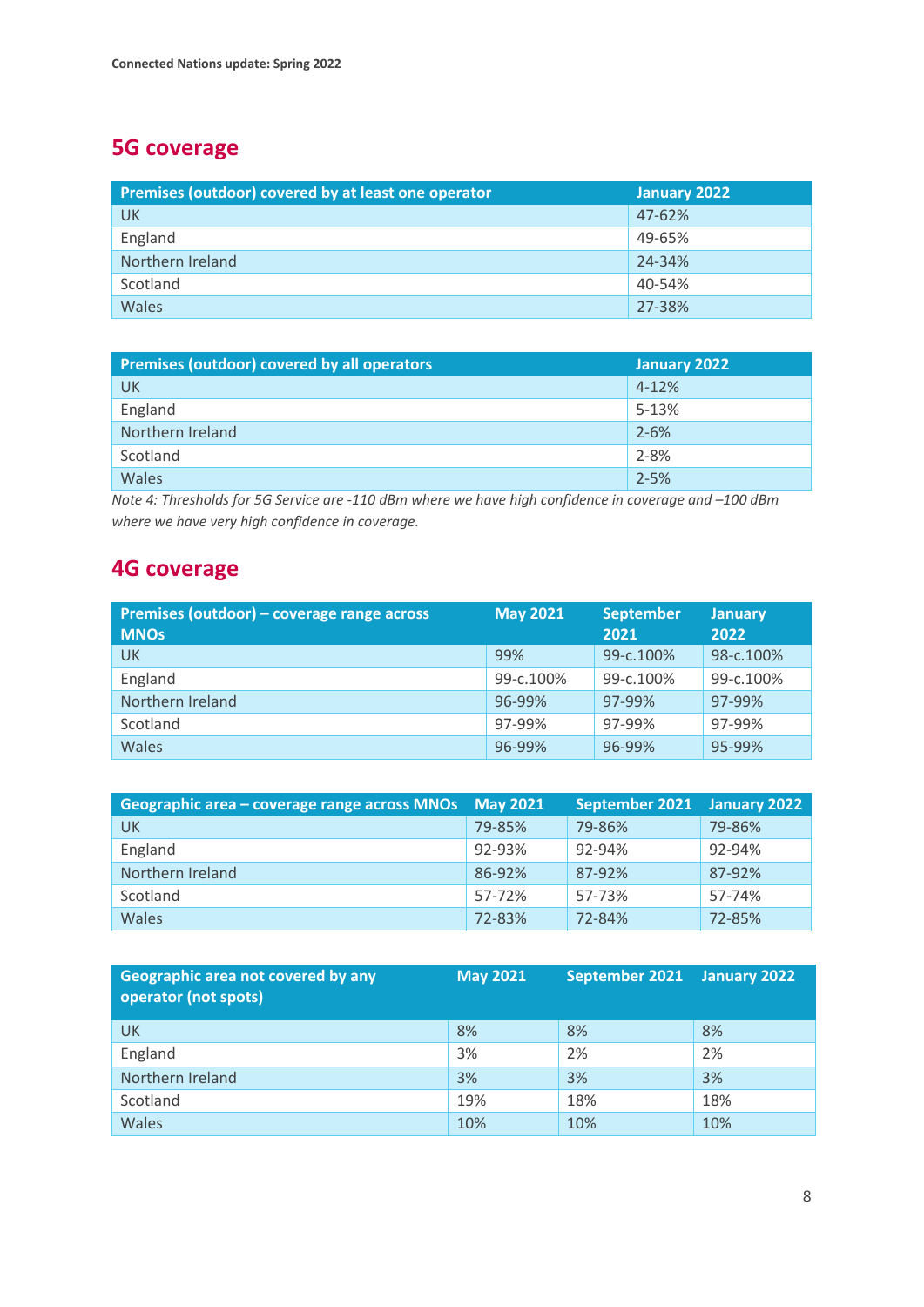| Coverage of all roads (in vehicle) $-$ coverage<br>range across MNOs | <b>May 2021</b> | <b>September</b><br>2021 | January 2022 |
|----------------------------------------------------------------------|-----------------|--------------------------|--------------|
| UK                                                                   | 78-83%          | 78-83%                   | 78-83%       |
| England                                                              | 83-88%          | 83-88%                   | 83-88%       |
| Northern Ireland                                                     | 62-79%          | 63-79%                   | 65-79%       |
| Scotland                                                             | 64-75%          | 64-77%                   | 64-78%       |
| Wales                                                                | 70-78%          | 70-79%                   | 70-79%       |

| All roads (in vehicle) not covered by any | <b>May 2021</b> | <b>September</b> | <b>January 2022</b> |
|-------------------------------------------|-----------------|------------------|---------------------|
| operator (not spots)                      |                 | 2021             | (Note 6)            |
| <b>UK</b>                                 | 4%              | 4%               | 4%                  |
| England                                   | 2%              | 2%               | 2%                  |
| Northern Ireland                          | 7%              | 6%               | 7%                  |
| Scotland                                  | 8%              | 7%               | 7%                  |
| Wales                                     | 10%             | 9%               | 9%                  |

*Note 5: Thresholds for 4G services: 4G (-105 dBm). This relates to nearly all connections being capable of delivering a connection speed of at least 2Mbit/s and reliable voice calls.*

*Note 6: For Northern Ireland the difference between September 2021 and January 2022 is just over 0.1%, but due to rounding is reported higher. These circumstances, with reported coverage varying +/- 1% can arise from time to time as a result of small changes in the underlying information we use to calculate coverage. All reported coverage is based on predictions, which the operators continue to update. Th[e Connected Nations](https://www.ofcom.org.uk/__data/assets/pdf_file/0023/229505/connected-nations-2021-methodology.pdf)  [2021 methodology](https://www.ofcom.org.uk/__data/assets/pdf_file/0023/229505/connected-nations-2021-methodology.pdf) provides more details on how mobile coverage is calculated.*

#### **Voice and text coverage**

| Premises (outdoor) – coverage range across<br><b>MNOs</b> | <b>May 2021</b> | <b>September</b><br>2021 | January 2022 |
|-----------------------------------------------------------|-----------------|--------------------------|--------------|
| UK                                                        | 99-c.100%       | 99-c.100%                | 99-c.100%    |
| England                                                   | c.100%          | c.100%                   | c.100%       |
| Northern Ireland                                          | 98-c.100%       | 98-c.100%                | 98-c.100%    |
| Scotland                                                  | 99-c.100%       | 99-c.100%                | 99-c.100%    |
| <b>Wales</b>                                              | 99%             | 99%                      | 99%          |

| Geographic area – coverage range across<br><b>MNOs</b> | <b>May 2021</b> | September 2021 | January 2022 |
|--------------------------------------------------------|-----------------|----------------|--------------|
| <b>UK</b>                                              | 85-92%          | 85-92%         | 85-92%       |
| England                                                | 94-98%          | 95-98%         | 95-98%       |
| Northern Ireland                                       | 89-98%          | 89-98%         | 89-98%       |
| Scotland                                               | 68-81%          | 68-82%         | 68-82%       |
| <b>Wales</b>                                           | 85-91%          | 86-91%         | 86-91%       |